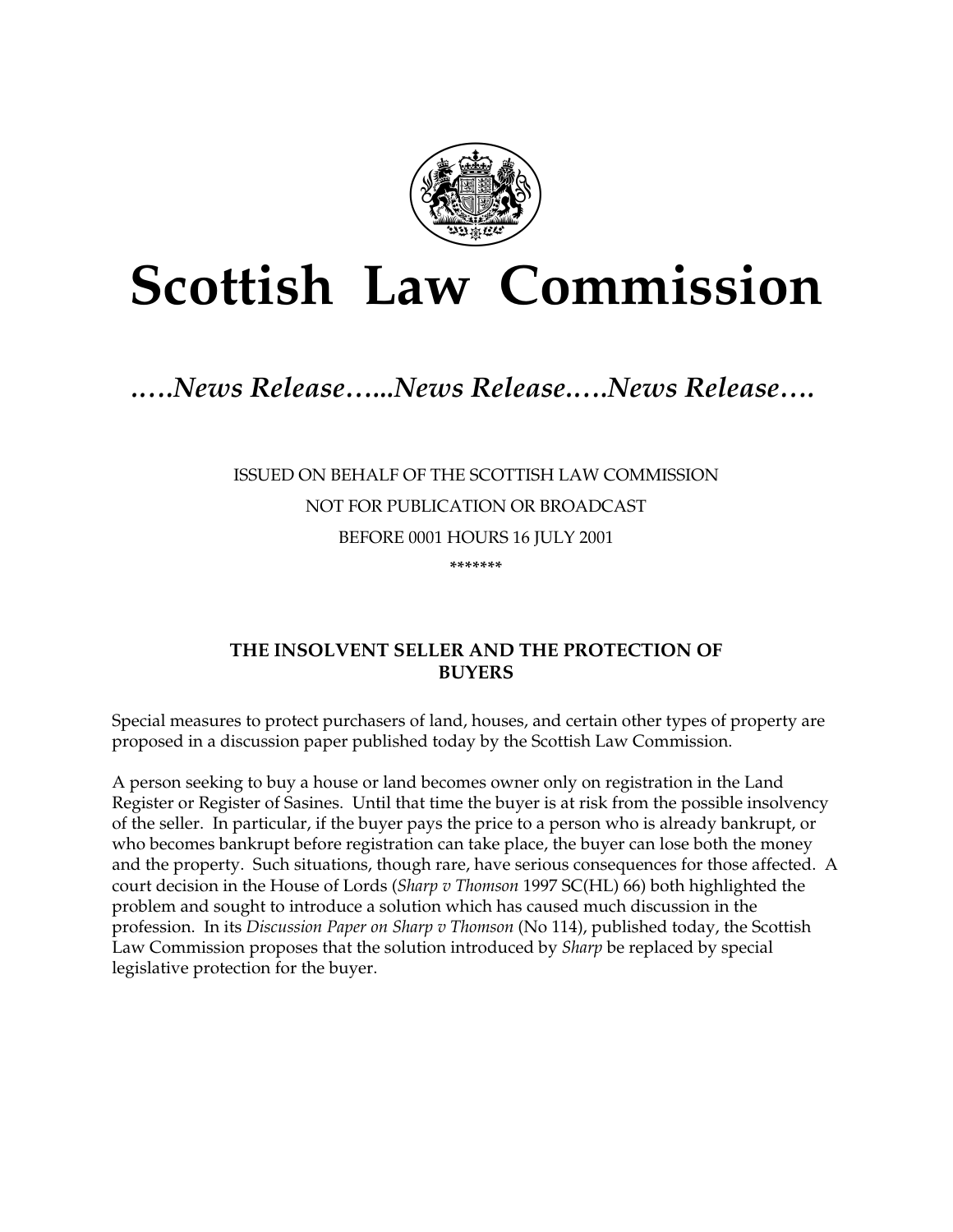#### **THE PROBLEM**

Various types of insolvency or diligence processes may come to disrupt a sale of land or other property. The seller may be sequestrated. The seller's creditors may prevent the sale by inhibition or attach the land by adjudication. If the seller is a company, the company might go into receivership or liquidation, and a floating charge might attach. Usually the buyer will know if the seller is insolvent and can take appropriate steps. But not always. There can be a delay between the onset of insolvency and its registration in a public register; and there is a further delay before the information on the register appears in a search available to the buyer. This creates a blind period of a number of days during which the seller's status may be unknown to the buyer.

There are two risks in particular. One is that the buyer pays at a time when the seller is already insolvent. In that case the deed of conveyance may be invalid. The other is that the seller becomes insolvent after payment but before registration, with the result that the seller's trustee, receiver or liquidator receives (or may receive) a preferential right.

#### **THE SOLUTION IN** *SHARP*

In *Sharp v Thomson* the seller (a company) went into receivership after payment and delivery of the conveyance but before registration. Accordingly a floating charge crystallised. The solution adopted by the House of Lords was to say that, once a conveyance is delivered, the seller loses beneficial interest in the land. For the purposes at least of the legislation on floating charges, such land can no longer be regarded as the seller's property. Accordingly, it is not caught by the floating charge, and the buyer takes free of the security.

This approach has been widely criticised, as disrupting the established rules of property law without proposing a coherent replacement; as leaving much that is uncertain in an area of critical financial and economic importance; as undermining the doctrine of faith of the registers; as creating practical problems for sales by trustees, receivers and liquidators; and as providing only a partial solution to the problem identified by the case. The Scottish Law Commission accepts these criticisms and suggests that the approach taken by the House of Lords be abandoned. In its place a special legislative solution is proposed.

#### **THE SOLUTION OF THE SCOTTISH LAW COMMISSION**

The Commission makes a number of proposals of a technical nature. There are two broad aims. One is to improve the flow of information about insolvency processes to the various registers. The other is to ensure that an acquirer who registers promptly is unaffected by the insolvency of the seller. The reform is not confined to land but extends to other registered property such as company shares or certain types of intellectual property. And it applies not only to ownership but to rights in security, leases and other rights which are constituted by registration.